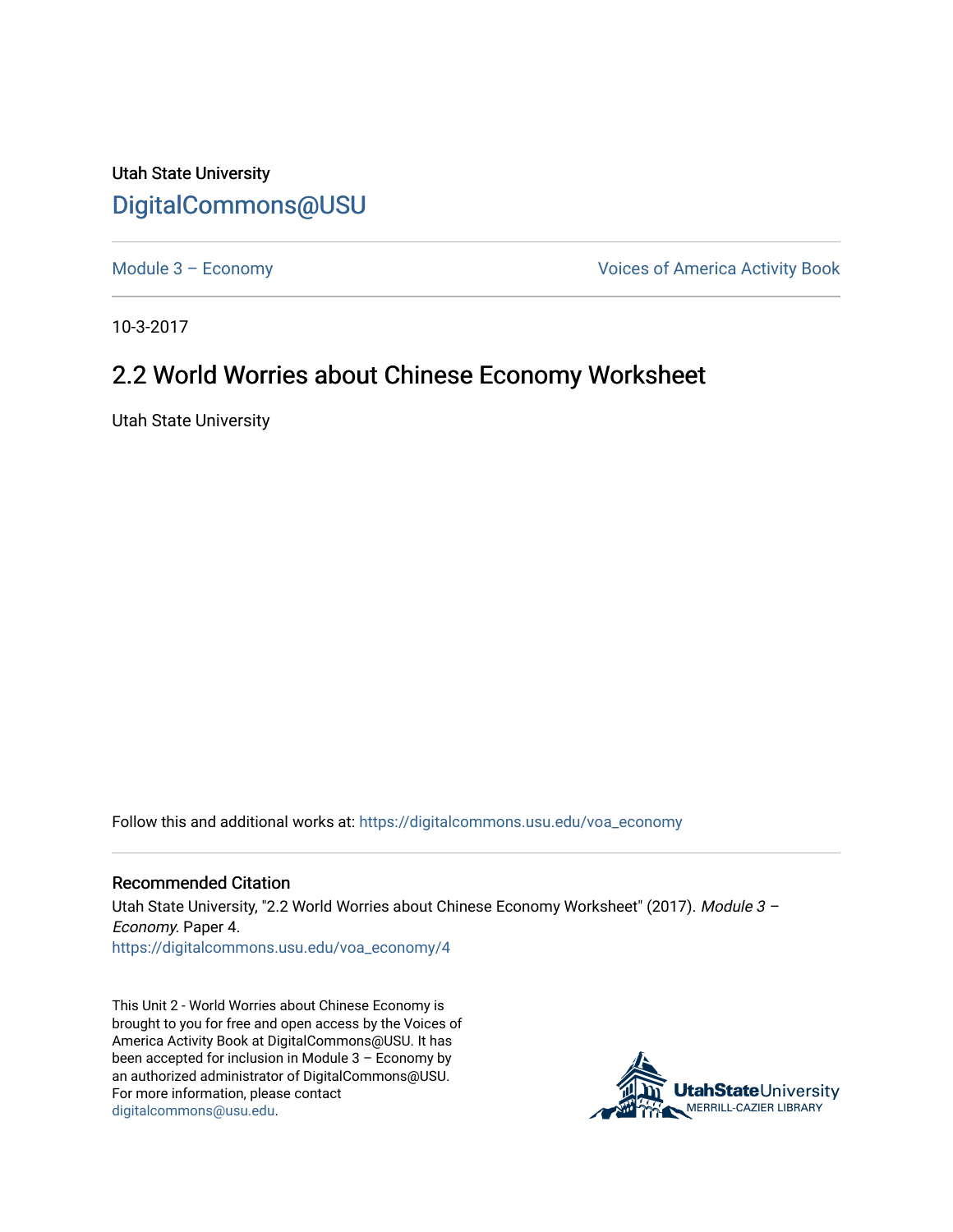## World Worries about Chinese Economy

*A. Listen to the Economy Report and take notes below.*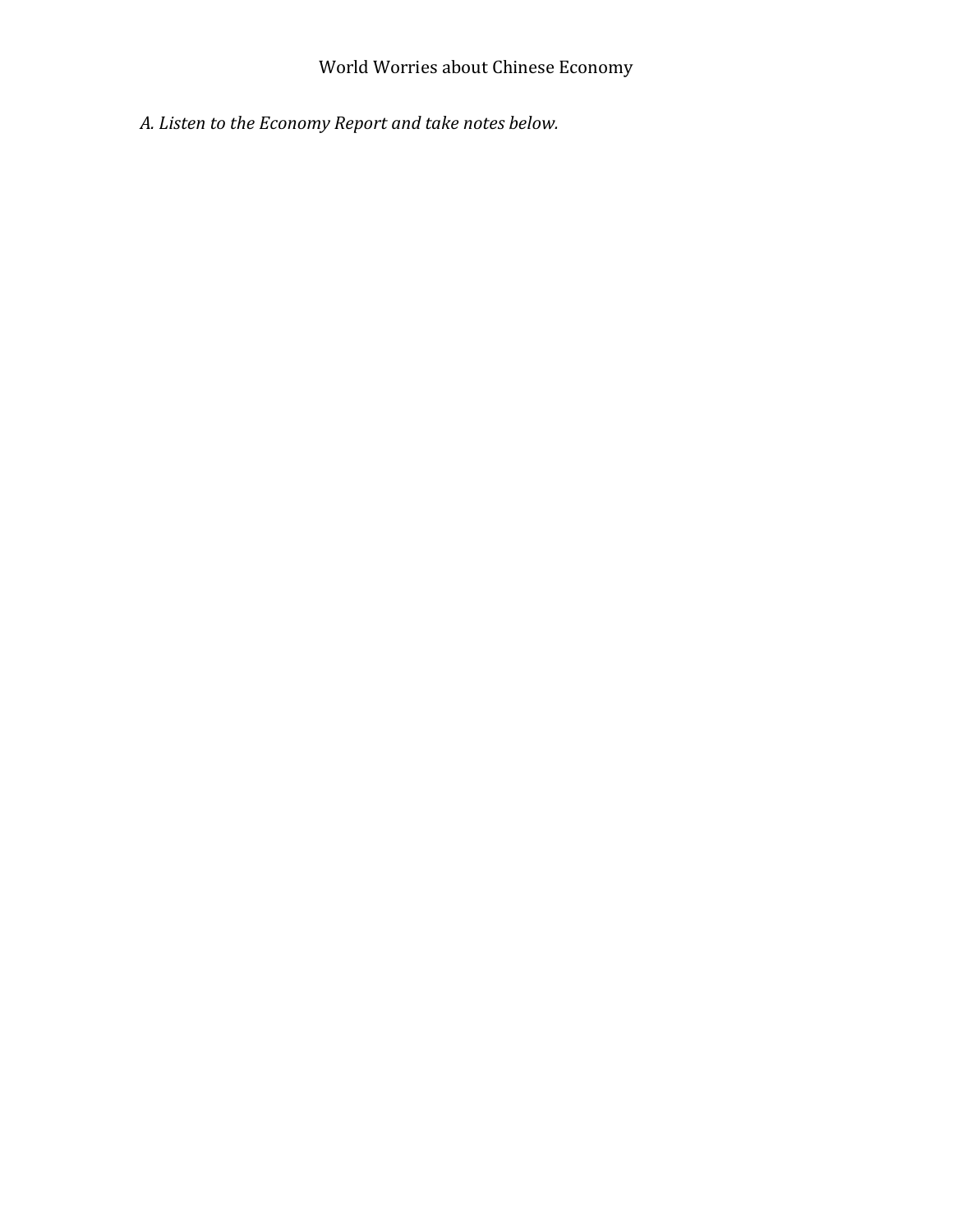- *B. Use your notes to answer the questions below.* 
	- 1. What are many people concerned about?
	- 2. What do many people want to know?
	- 3. What do falling stock prices show?
	- 4. What could a weak Chinese economy do?
	- 5. Where have leading measures of stock values fall?
	- 6. According to Christine Lagarde what could make that economic uncertainty spread?
	- 7. Where does Ms. Lagarde say Asia is?